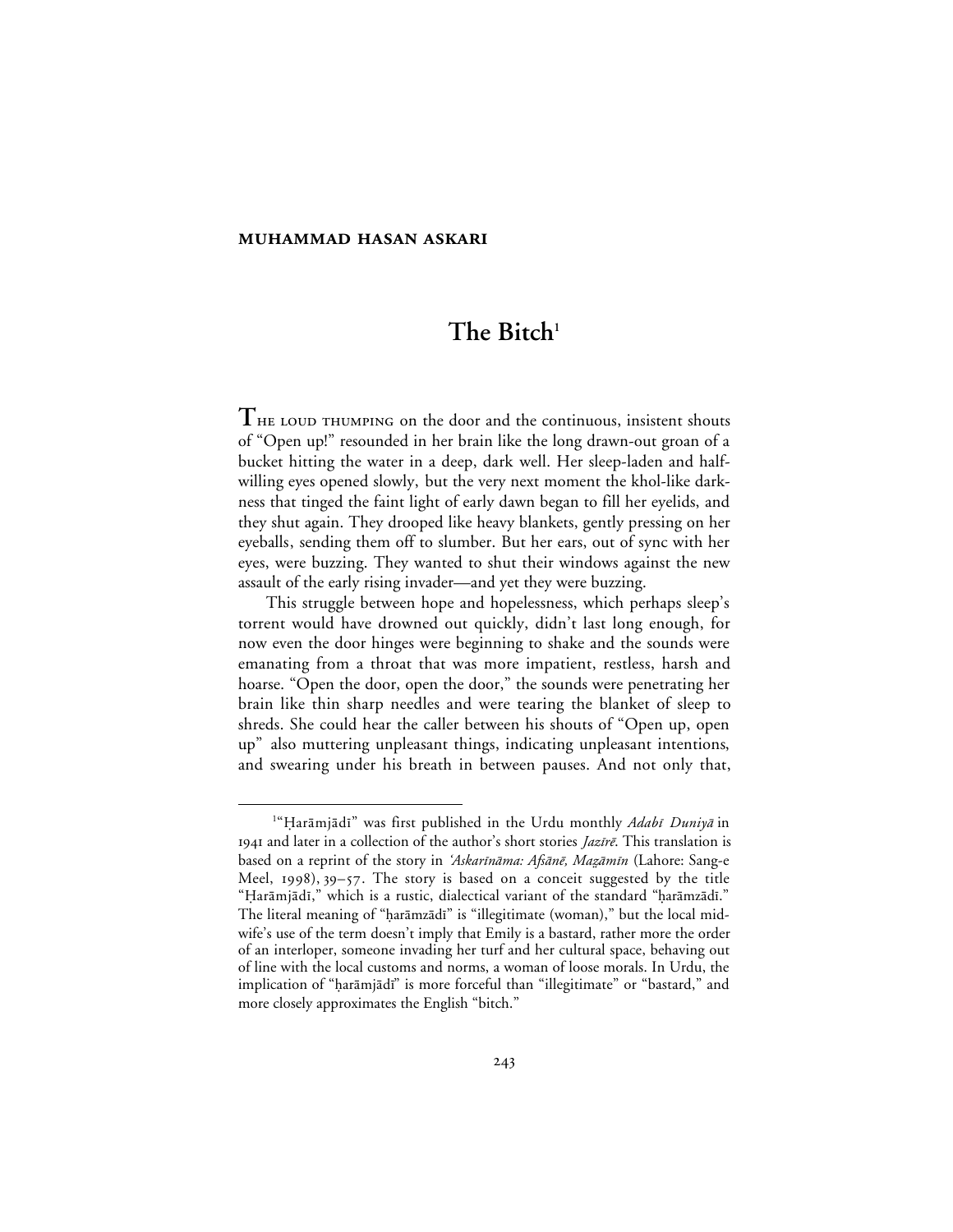someone was advising him to pick up rocks and pebbles from the street and throw them at the house. Eventually she opened her eyes wide and slapping her hands on the bed she called out, "Nasiban, look who's there." There was nothing new for her in all this. Ever since she had been posted to this small provincial town as a midwife, this was a daily routine: the shouts, the banging, the bitter struggle between duty and rest, the same annoyance and then the same retreat—all as usual. She had to get up and leave early and then spend all day watching newborns arrive protesting and screaming, flinging their hands and feet about; inspecting the progress of the new babies; going back and forth to the town's area office for registering births and deaths. She could barely find time for lunch and a little rest in the afternoon, and even that wasn't always possible because babies don't care a twit about things like appropriate time or place—four o'clock in the morning, twelve o'clock noon, two o'clock at night, every hour, every moment she had to be ready to answer the call—"Here I am, here I come." And the babies, they kept coming so fast, like little stones hurtling along in a mountain spring. Popular talks about birth control had been unable to travel down the dirt and pothole-ridden road that connected Daulat Nagar with the city, and if somehow they could have managed to crawl there, it was a sure thing that the folks there would not regard them as worthy of the least attention for they knew very well that the birth of babies was ordained by God. And what power did man have in the matter? Eighteen-year-old boys, fifty-year-old men, inexperienced young girls, middle-aged women, all of them with an astounding industry and singleness of purpose, as if they were laborers toiling in the factories for the purpose of national defense, kept adding to the number of urchins playing in the roadside drains. And what could those poor souls do anyway. They were helpless at God's command. In short, babies were arriving: dark babies, pale babies, babies as red as plucked chickens, and occasionally fair babies, thin bundles of skin and bone, or otherwise some plump healthy babies with kinky hair, others soft pulpy flat-nosed babies like voles, others hard like wood, babies of every conceivable kind and color.

Emily had heard her grandmother say that once when she was small it had rained frogs, and these frogs weighed as much as half a pound each. Sometimes Emily would think—and the thought would make her smile in spite of herself—that these babies were those very frogs, yellow halfpounders.

And it was just for the purpose of watching each and every drop of this yellow frog-rain dripping away that she had to wander all the livelong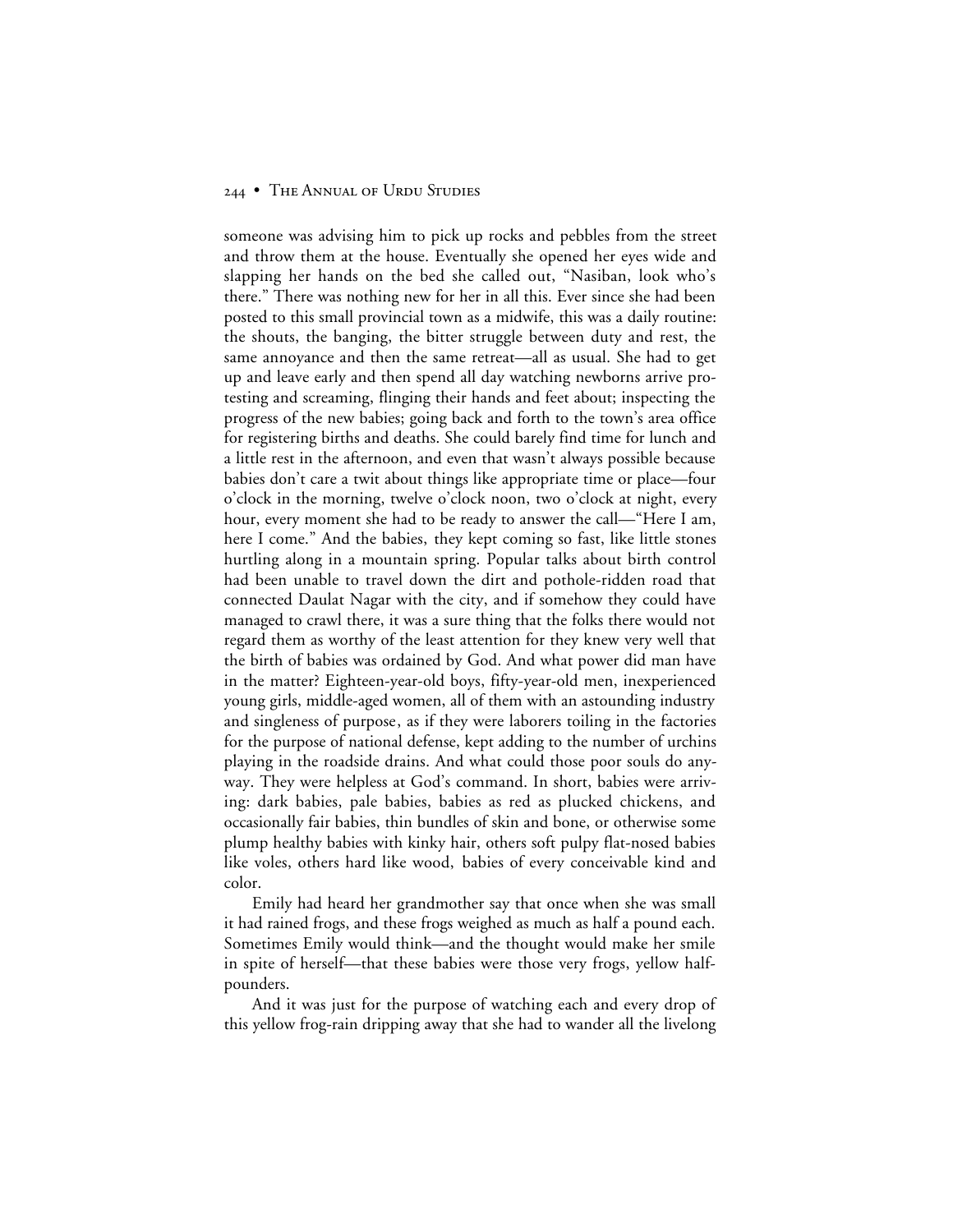### MUHAMMAD HASAN ASKARI • 245

day through the broken cobblestone roads of this small town, through dark, dank, narrow lanes, through dust and dirt, past heaps of garbage, and red and yellow dogs that kept barking away, and shopping places chockfull of farmers' carts and [women] grass-cutters. The narrow streets always had sandy shoulders on both sides, and the drains, they had to be right in the middle, their blackness usurping a large part of the road like smeared kohl from the eyes of a country woman. Sweepers cleaned these drains and dumped the muck on the road itself. So, to protect her sari from the filth, she had to wear her high-heeled black shoes instead of her pretty light-blue sandals. The high heels made her wobble because of the innumerable stones sticking out from the surface of the road. The boisterous frolicking of the thoughtless brats playing tip-cat by the roadside invariably caused her clothes to get stained. Thankfully, however, she always managed to get home with her eyes and teeth intact. And the heat! She felt as if she would surely melt away with sweat. Despite the narrowness of the streets, the sun shone with such piercing intensity that she felt sparks dancing on her body, and her parasol printed with blue flowers became nothing but a burden. When she walked down the road stumbling and balancing herself on high heels, burning and roasting in the sun, the sound of the *alha* being chanted in the distance, the clack of the drum, the loud, harsh cackles of the card players sitting under the trees in groups seemed hateful and sneering like the buzzing of big fat flies making sleep impossible in the afternoon, and she would be lost in memories of the city she had left four months ago. But now, the city had gone to the land of dreams that eluded recall in the morning even after a thousand tries, and faith in its delicate beauty kept her heart restless all day long. She imagined she saw a light somewhere … a sparkle, an openness, a vastness—a bit of greenery floated in front of her eyes … and then she would again be stumbling along trying to keep her balance on that street of burning pebbles, drains, and gritty sand. Even imagining the room with an electric fan didn't help diminish her feverish, burning pain. Yes, if by some stroke of luck she happened to be free one night and got the chance to lie awake in bed, then pictures of city life glided past her eyes, clear and bright like those on a cinema screen. She could stop any picture she liked for as long as she wanted. But if, in the midst of enjoying these pictures, she was reminded of the scenes she had to confront every day, then her weariness and dejection would slowly rise up again. The walls of the house would close in around her with their nightly darkness, her heart would sink, her breath become short and labored and her reeling brain would at last be drowned in the oblivion of sleep, and she would dream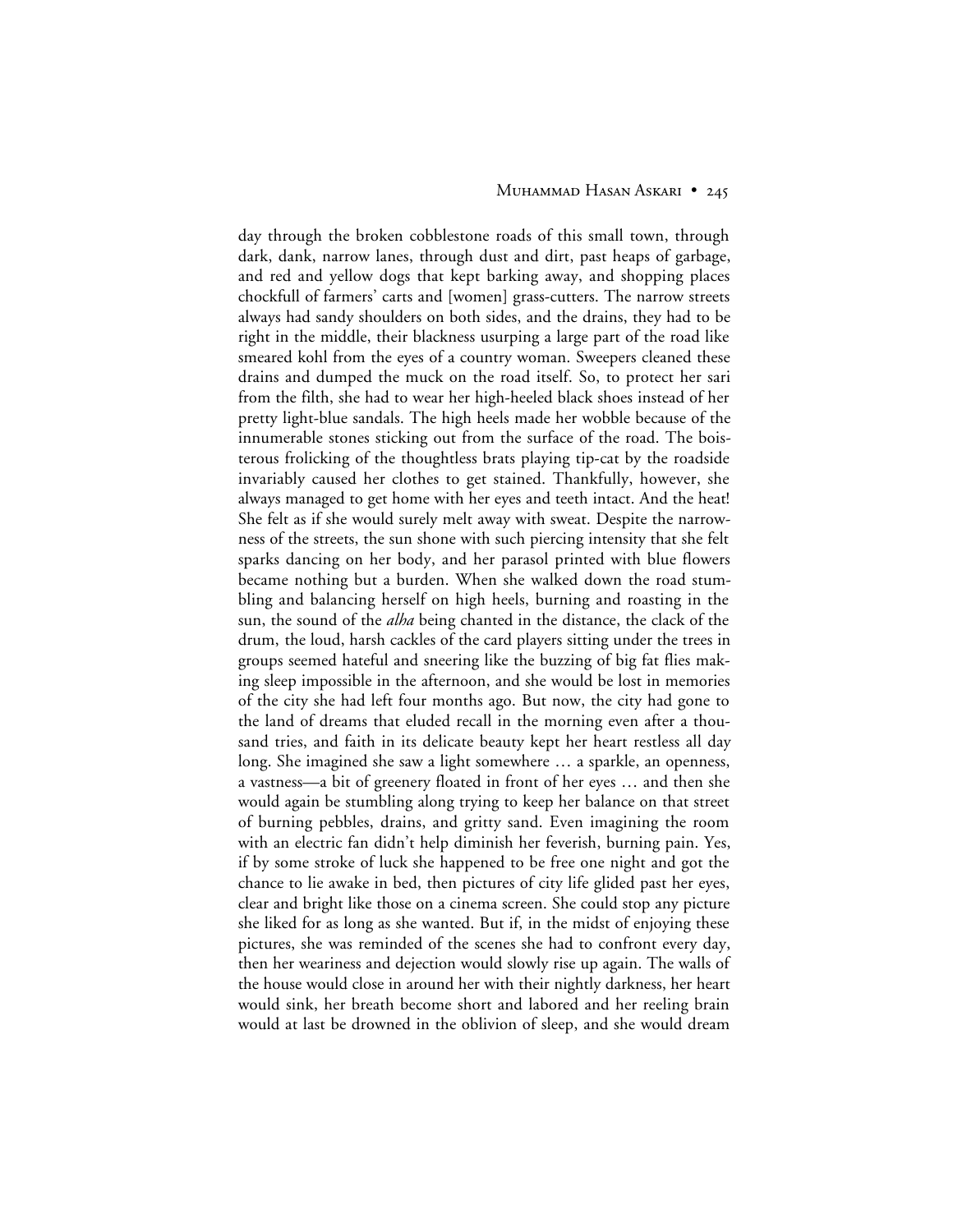that she was back in her old hospital, but this time its walls and doors seemed to be oozing something like apathy instead of friendliness, her limbs were frozen into immobility, and some unknown fear was weighing on her heart. She had this dream three or four times during the night, and in all honesty comparing these two lives should obviously have produced such an effect on her. Admittedly, in the city there were also dank lanes, broken roads, dust and dirt, and naughty urchins; it wasn't that she was unaware of them. Like a bird on the wing, careless and content, she would sit on the cushions of a tonga, swaying lightly, and would pass by those neighborhoods once in a fortnight or so. Her world was in the main hospital of the district, away from those other localities. What an open place it was, she would never forget the sweetness of the air there all her life. There was a wide blacktop road in front of the hospital, swept twice a day, it always shone like glass. In the evenings, when she stepped out onto the road for a stroll with her friend Dina, cool breezes blowing across the meadows caressed her eyes and cooled her brain. Her sari would flutter in the breeze, a lock of hair would fall and sway back and forth on her forehead and her gait would become light and brisk. How pleasant and enjoyable it used to be to talk during these walks. There wasn't a trace of dirt or grime there. The hot winds of May and June sped over the white buildings and glass structures of the hospital, headed for the city, and not even a shadow of the harshness and melancholy of the afternoon could touch the rooms cooled by electric fans. When she passed by with a stately air, adjusting the hem of her sari, the servants at the hospital would greet her from all sides addressing her as "memsahib, memsahib," though everyone here addressed her as "memsahib" too. Sweepers would stop sweeping the roads when they saw her approaching. Even the zamindar of these parts spoke to her using the polite form of address, "aap," but still one couldn't capture that ambience here. That awe, that grandeur, that feeling of authority, that her presence was an inalienable part of the hospital, a living embodiment of the cool, grave white building, of its invisible but unshakable laws and principles. No one could stir in protest once faced with the hospital's knife. In the same way, everything entering her zone of authority had to fall in line with her wishes. They always began preparing the wards ahead of her inspection round of the patients. She would rebuke even the paying patients, for she couldn't tolerate betel leaf juice on the walls of her clean ward. At the slightest lack of care or violation of instructions, she would rudely yell at even those who were most likely to give themselves airs. She always spoke to people using the familiar "tum." But the women here were very outspoken. They were scared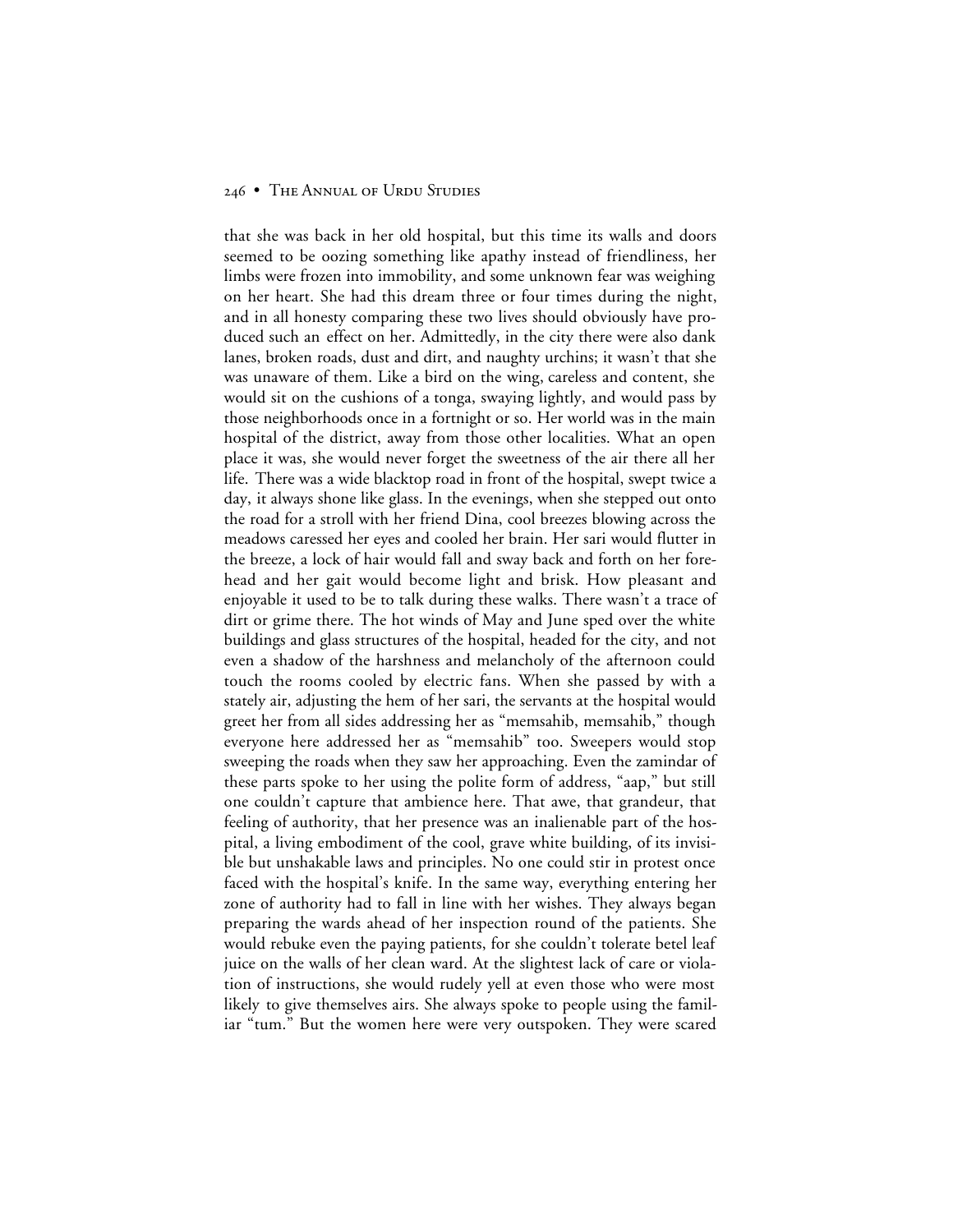and afraid of her, but didn't miss a chance to answer back. After trying for several days, she had given up hope of keeping them in line and let them do pretty much as they liked. And these women didn't know the first thing about cleanliness and proper management. Even in summer a woman in labor was promptly shut up in a room crowded with winter bedding, earthen pots filled with rice and other grain, broken string-beds, pots and pans, containers full of coal, bundles of cotton twine and the matted-down batting from quilts, plus all kinds of odds and ends, while someone lighted a brazier and put a pot containing a concoction of herbs on it. In some homes they would quickly begin to smear the floor with cow dung which would get unstuck from people's feet and make the floor a mess, totally unfit for walking on, and the moisture of the cow dung would mingle with the heat of the coals making breathing impossible. All the women of the house, and there would be at least four, would barge into the room with their smelly clothes and, in their nervousness, upset all the things inside so that one couldn't find even a rag. All this clatter and the loud whispers, and the groans of "*Ya Allah*," coupled with the constant opening and shutting of the door as the women went in and out, woke the children of the house who, not finding their mothers by their sides, would start whimpering, their older sisters would try to soothe them by making comforting sounds and gently patting their backs as they rocked to-and-fro: "Come now, its okay, hush … little brother's come … you'll see him in the morning … a tiny little brother." But the hope of seeing a little brother in the morning couldn't console them and their whimpering would turn into bawling adding to the chaos in the room. Anyway, on top of all this was the stench of dirty bedding, pillows coated with grime, rancid clothes, and the reek of long-unwashed hair—and these smells were heightened by the heat making her want to throw up. Avoiding contact with everything in the room, she would keep moving around. Spending an hour in such a room was like preparing for the punishment of hell. Agreed, she didn't have to do anything but stand there, for the women of this small town were totally unprepared to present themselves for newfangled English experiments allowing a stranger, and that too a Christian midwife, armed with unfamiliar and suspicious looking instruments to examine them. They trusted only the old midwife of their town and fragments of hard-baked clay from broken earthen pots. However, their husbands, out of fear of the town's area office, had persuaded them to tolerate the presence of that new Christian midwife in the room. Thus her burden of duty was practically reduced to nil. But the responsibility was hers after all, and she was accountable to the area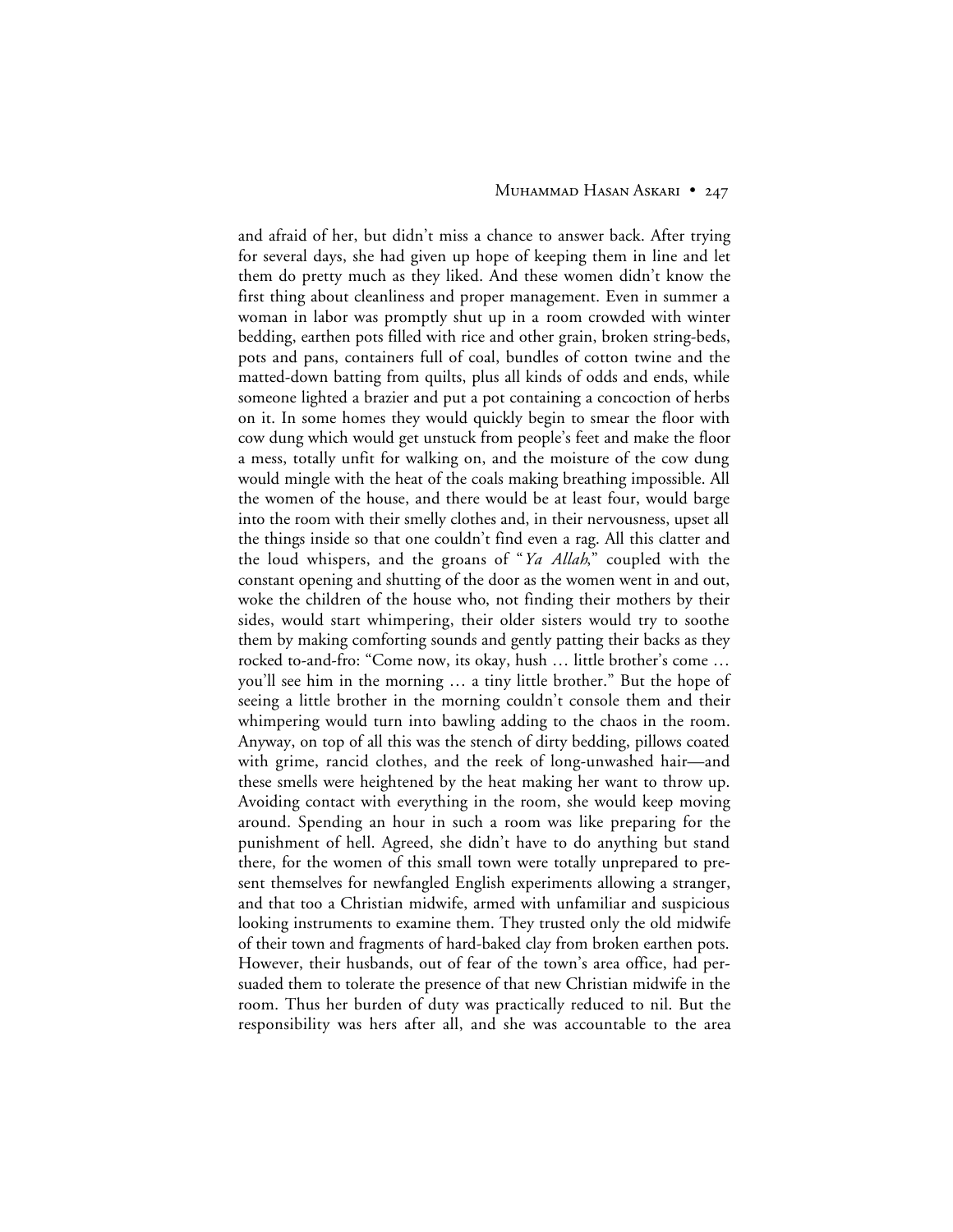committee for everything that happened, good or bad. And her discharging this responsibility was like battling with the winds. Often young girls in their first labor screamed and thrashed their arms and legs about so much that it was very hard to control them, or some would be so scared that they wouldn't move at all. Mothers of three or four children, with the confidence gained from their own experience, were even more problematic. They certainly weren't ready to give any importance to the peculiar instructions given by this sari clad Christian woman who walked the streets unveiled. They would even pause between groans and start instructing the local midwife, and Emily had to keep biting her lips and remain silent. As for the local midwife, why would she listen to Emily? She was convinced of her own superiority and Emily's incompetence; besides, she realized that Emily's presence was a threat to her own income so she made it her duty to contradict everything that Emily said. Emily had hardened herself to disregard the sarcastic remarks of the local midwife, but after all, her heart wasn't made of stone. And the local midwife's behavior had made other women bold as well. They would gather around the bed paying little attention to Emily, and she would be left standing behind all of them. And all she could do was stamp her feet with annoyance and keep calling out to them, trying to get their attention.

After passing through all of these travails she had to go each time to the town's area office to register the birth. Seeing her, the clerk's eyes would light up with a leer; in a semi-mocking way he would bare his black, betel-stained teeth from behind his small beard and big moustache, and pushing a chair towards her ask, "Well memsahib, boy or girl?" The closeness of the thick, stiff, black hair of the moustache scared her, and she felt that suddenly those hairs would be electrified, stand up and brush against her face. She would recoil with fear and revulsion, avoid meeting Bakhshiji's eyes, and try to finish her work as soon as possible.

Having dealt with these obstacles, she would usually get home around eight or nine in the evening, tired and disheartened. When your steps fall every which way and your head is tight and reeling, and when there's no coordination between the limbs of your body, how the hell could you have an appetite? She would unbuckle her shoes kicking them off into a corner and take off her clothes with such impatience that Nasiban the maid would have to take them out for ironing the next day. After pushing some strange food down her throat she would just fall on the bed. The minute she put her head on the pillow, the walls, the trees, the whole world would start spinning around her. Her brain would throb trying to burst out of her head. Her head kept sinking into the pillow but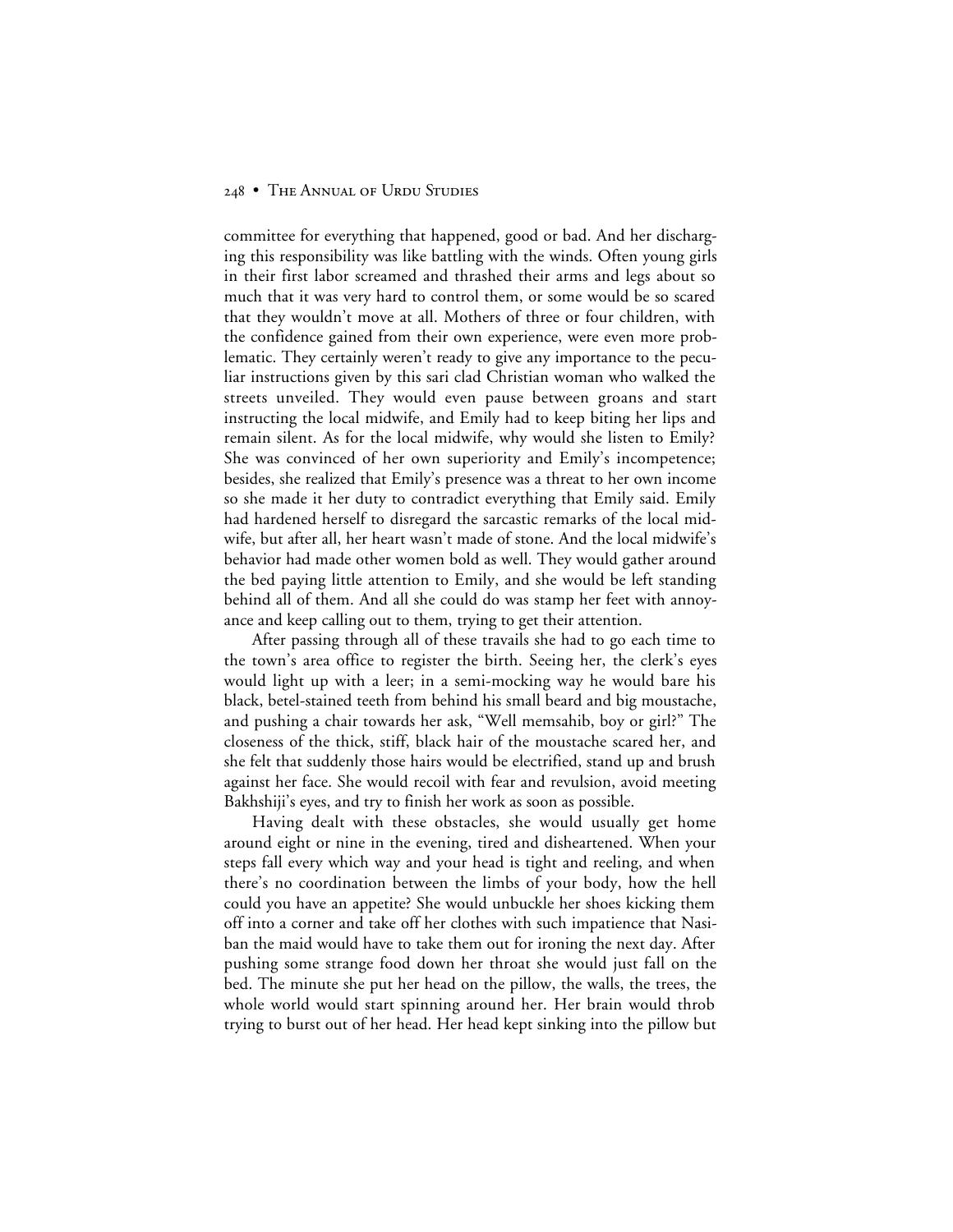she felt as if the pillow was pushing against it. Her arms would become numb. Her palms felt like lead and she couldn't raise her hands. Likewise, her legs refused to move and her back would become a lump of stone. She wanted to think about her old hospital, but couldn't recall anything in its entirety. The windowpane, the iron leg of a patient's bed, the wheels of a car, the crown of a neem tree, betel-stained black teeth and thick, stiff moustaches—one by one all these would flash before her eyes like lightning and disappear with the blink of an eye. She longed to add a room to the windowpane but the most she could add was a latch. In fact sometimes the leg of the iron bed would be lodged in her mind like a stake and wouldn't budge despite her attempts to get rid of it. The crown of the neem tree would never have a trunk … then a drain with sandy edges would begin to flow onto the emerald crown of the neem, betelsmeared black teeth would smile through the panes and bushy stiff-haired moustaches would bristle impatiently … different shapes would merge with one another, fighting, jostling, colliding, trampling, racing from one end of her brain to the other … bunches of countless stars burning in the black sky streamed into her eyes like buzzing insects, dancing, and her burning eyes closed slowly, lulled by the sleep-inducing tapping in her temples … when she fell asleep those shapes broke into even smaller fragments that would float in one by one and want to impose themselves on her brain. One would arrive and push the first one out. And while this tussle was going on a third one would barge in. Their competitive wrestling made her repeatedly start in her sleep and she would throw open her eyes with a soft groan … then stars, whole bunches of them, would start filling her eyes … and it wasn't until dawn that these shapes tired and left their battlefield, and then a gentle breeze would begin to blow and Emily would be lost in deep sleep … but before she could sleep to her fill, the continuous and stubborn shouts of "open up" resounded in her brain—the same shouts, the same banging, the same bitter conflict between duty and rest, the same annoyance and then the same retreat.

Nasiban returned from answering the door. Emily had been summoned to Sheikh Safdar Ali's house. And the caller insisted that it was "urgent," she should get there quickly. Everyone who comes along says that—"hurry." Why should she hurry after all? Is she their paid servant or do they bestow a fortune on her? Hunh! Hurry! Are they going to die if she doesn't get there? And anyway, what will they get from having called her? Those worthless hags say, "What the hell does she know?" What the hell does she know? Nothing. O.K. then, let them stay put in their houses. Who wants to go beg them? What the hell does she know? These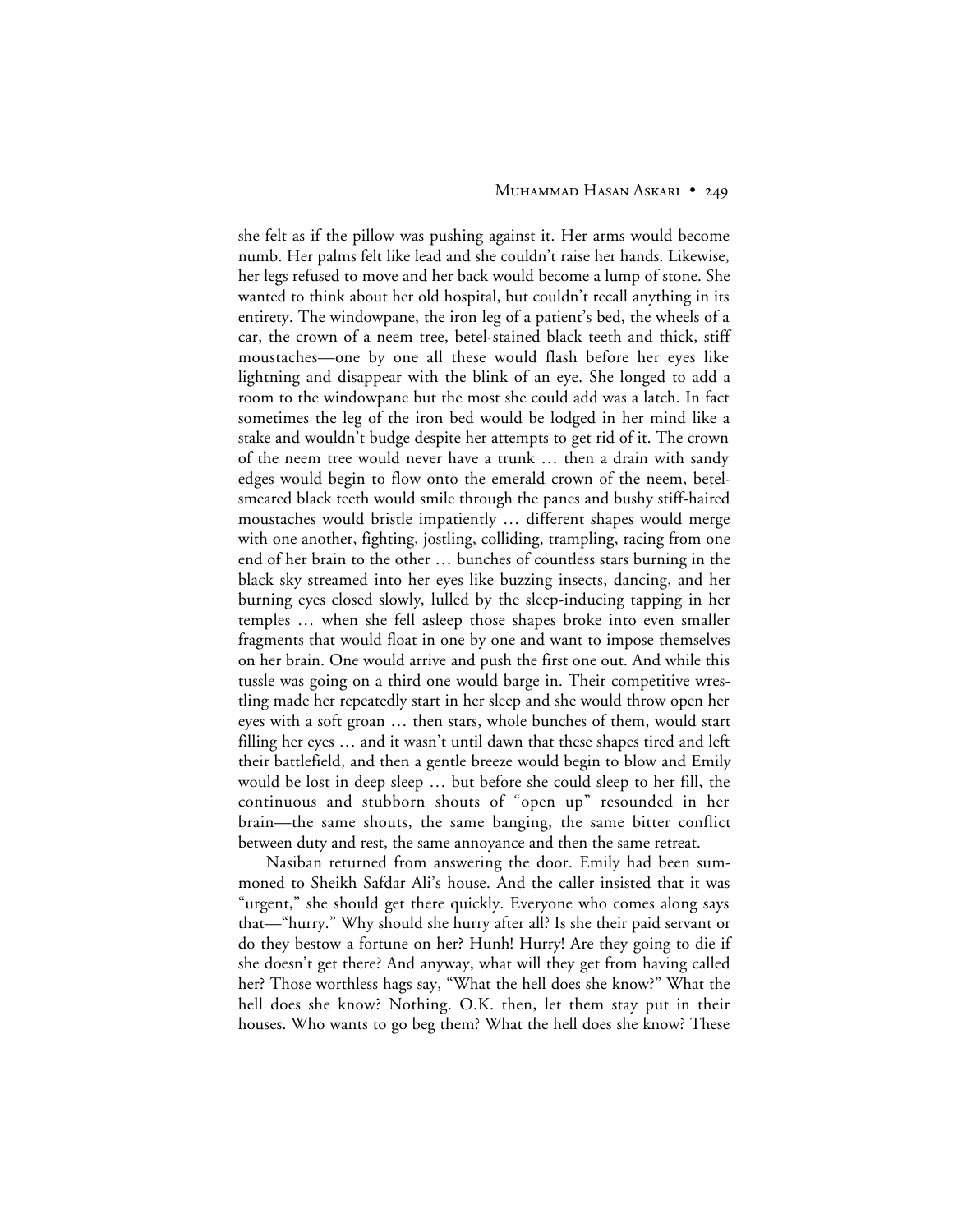people couldn't even have dreamt of the many instruments she had seen: sparkling, sharp, with ivory handles—and Dr. Cartfield's lectures, how painstakingly she explained the human anatomy with diagrams and pictures, knows nothing—hunh!

A smile played on Emily's lips. At first she felt like letting them know that she wouldn't get there quickly, that she wouldn't go at all. But then she thought, those people are ignorant after all, their ranting doesn't harm me, and anyway, it's my responsibility. Therefore, she said to Nasiban, "Tell them to go, I'm coming." Satisfied, she rolled over, eased her head down onto the pillow and closed her eyes. She stretched out one arm on the cool bedsheet and put her hand on her face. She wished she could empty her mind entirely and lie still. But the thump thump of her heart was pounding in her ears, and every once in a while a rock would suddenly hit her brain—"quickly"—making the nerves on her forehead and temples taut and feel ready to burst. She had to go quickly—quickly—and this is what she was paid for, thirty rupees a month by the town's area committee—she had to go quickly … but she couldn't really sacrifice her health for the sake of duty. Last night again she returned very late. She was human after all, not a machine—now she felt that her head was aching, her lower back tense, her shoulders and legs lifeless. Getting up quickly in such a condition would be injurious, especially in the air of this little town where her health was steadily deteriorating. Only last month she ran a fever for four days. And then, what would she accomplish by going there? Those people don't need her that badly—it would be better to get some more sleep.

She would have slept but the morning sunlight streaming through her fingers just wouldn't allow her eyes to remain shut. She slid her hand down from her eyes and shut them very tightly. She was drifting back to sleep now, but each time she dozed off cries of "Buy some milk," "Hey Kalu, Oye!" "Get up, get off! Not going to school!" and the sounds of Nasiban breaking sticks and banging pots startled her. Trying to sleep like this made her eyes water. Her head throbbed and her forehead became hot. Desperate, she now lay straight and buried her face in her arms. Her limbs felt heavier and unable to move. She began to grind her teeth at those cries and noises, at the demanding summons of "You're needed quickly!" and at the morning moon and the smallness of the town. She wished she could wrap herself in some sheet that would cover up those cries and noises and that summons of "You're needed quickly!" Cover up the morning moon and the small town. Some sheet none of them could reach under, and where she could lose them, forget herself, lose herself …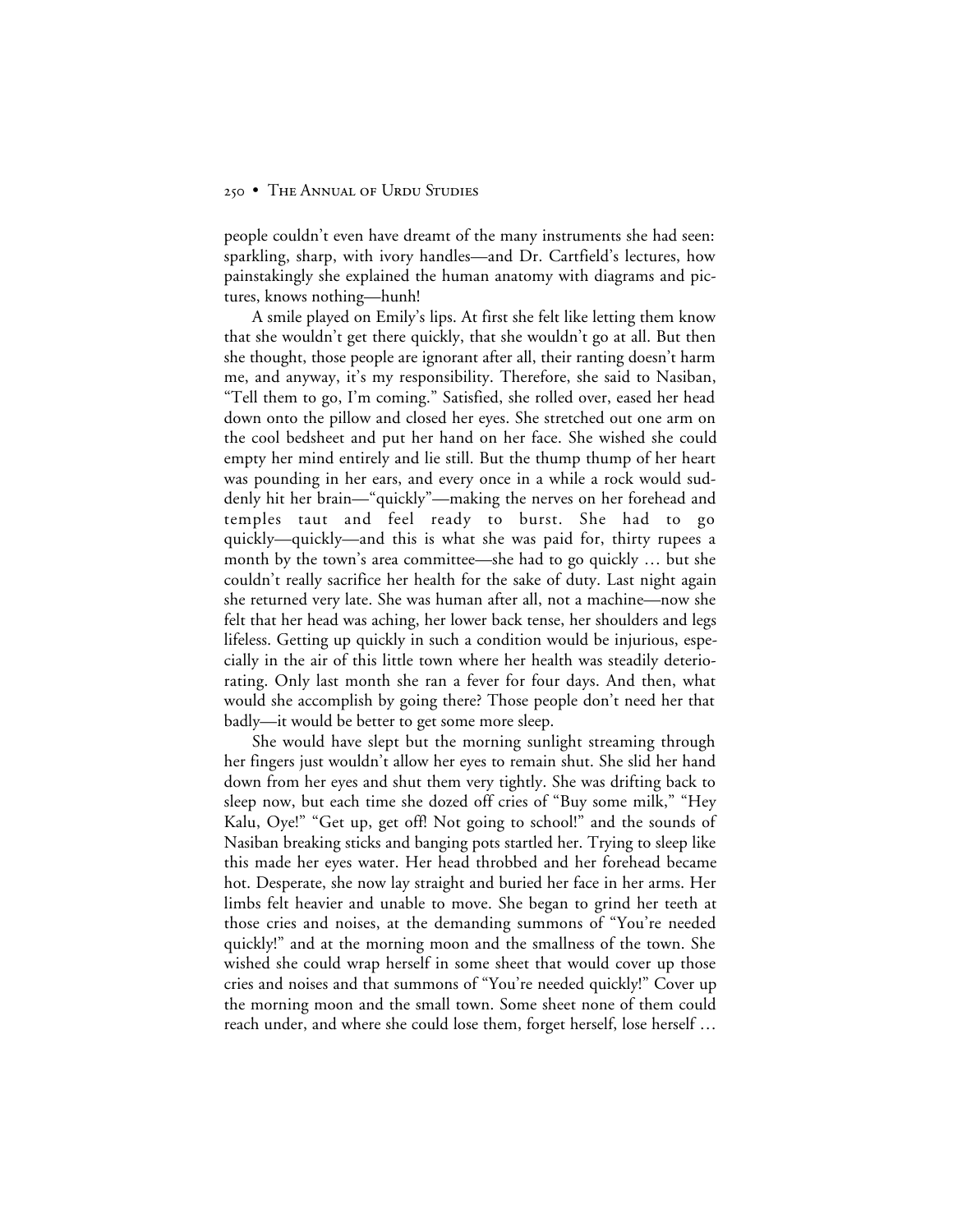She felt two strong, familiar arms encircling her body, holding her tightly … it seemed as if someone had suddenly taken away her headache … just ahead in the distance two eyes gleamed and seemed to smile and she let herself relax in the embrace of those arms … Her body was as light as the wind, her head swayed softly, gently waving in the breeze. It was peaceful, it was quiet and she could only hear her joyful heart beating … The two arms were holding her body close … two strong, familiar arms.

She opened her eyes, slowly, fearfully. The morning's moonlight was gleaming. Nasiban put a pot on the stove. The goatherd was collecting goats from the neighborhood and the pulley on the well was spinning furiously. She looked up and her eyes began searching for something in the air … two almond-colored shadows began to descend, her eyelids fluttered and slowly, slowly her lashes touched and closed, as if trying to enmesh those shadows … the shadows stopped after a short distance. They stumbled and faded gently, melting in the breeze … the eyes were now seeing the colorless morning sky. Her neck sagged and her arms fell apart—two familiar arms—but they weren't here.

After lying listless for a little while, she began to remember Williams. Long, swept-back hair, broad chest, red-veined eyes, swiftly moving, thick lower lip, sideburns extending to the earlobe, dark shadow of a shaven beard on olive skin, high cheek-bones beneath the eyes and strong arms … those arms embraced her tightly so many times in a day … she would become helpless in their grip and, sometimes irritated, she would recoil, but he would respond with more caresses … and place warm, moist kisses on both of her cheeks … and many times during the course of a day … certainly a strong smell of alcohol was on his breath, but he lifted her in his arms with such ardor and madly kissed her face, hands, neck, bosom and then laughed …"My Love, hahahaha … E M I L Y dear, beloved, hahahaha."—how well he took care of her. Holding her in his arms, he would ask, "What kind of sari will you get this month, my love? A red one would suit this bosom! Tell me. Do you like this? Hahahaha."—and he never allowed her to go out in the afternoon. If she was called by the hospital, he would send back a reply saying that Mrs. Williams was sleeping—he would prepare tea before she woke up and place it on a table near the bed—and how lovingly he embraced her—but he isn't here!—if he were here he would never have allowed her to go anywhere so early. If he were here she wouldn't have gone anywhere herself. He would have smashed the heads of such people who banged on the door in order to wake her. But only if he were here!—but if he were with her then why would she be here—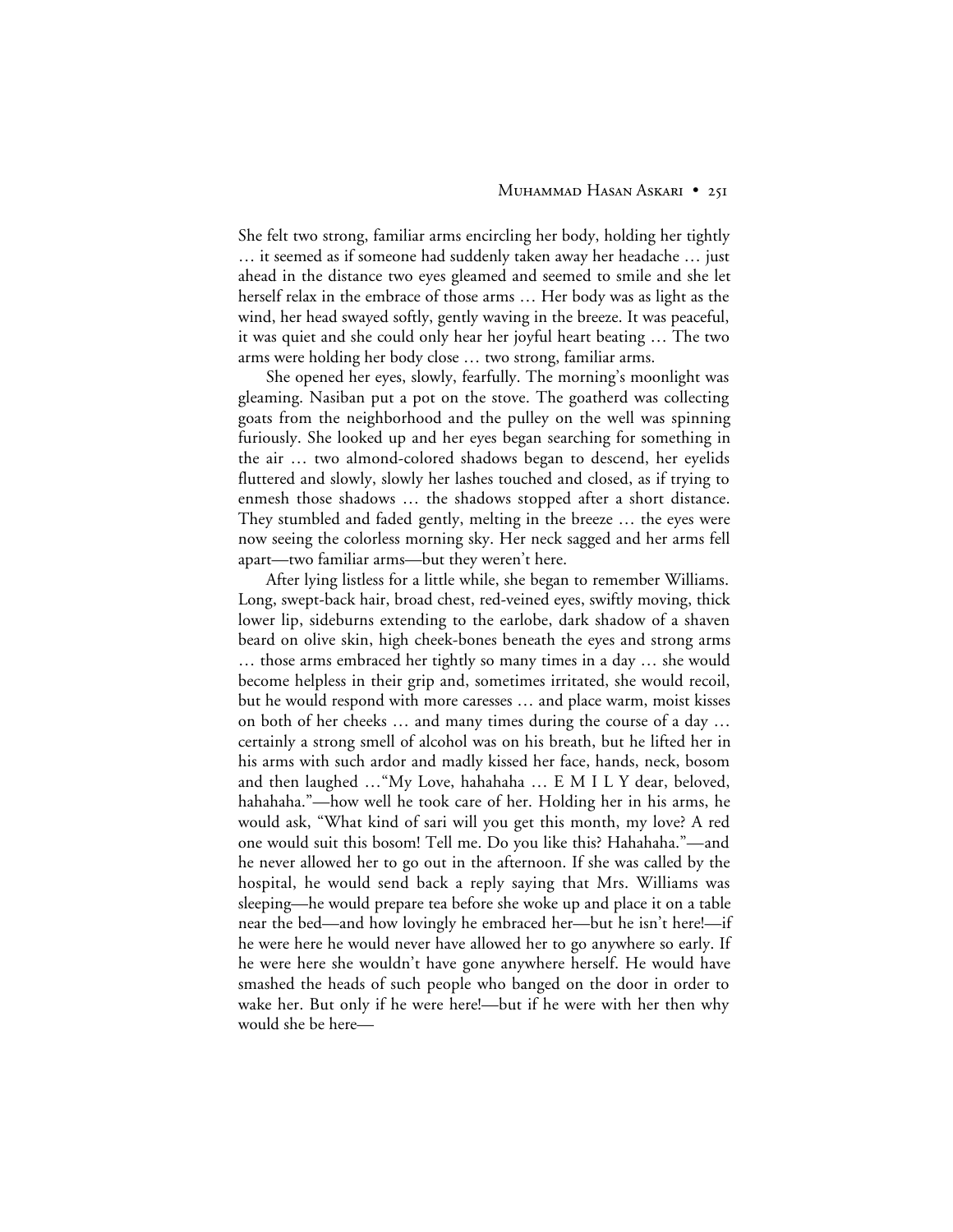But—some other faces emerged—it's good he wasn't with her—his hair was tangled and tousled and he was chewing his lips as though he would make mincemeat of them—and how cruelly he beat her with a cane, saying, "Want more … comes back from there thinking no end of herself…" And if memsahib hadn't arrived upon hearing the noise, who knows how much more he would have beaten her—Emily searched for scars on her arms—it was good to be rid of such a cruel man. How bloody his eyes were—and he had begun to drink so much toward the end—but if he were here he wouldn't have let her leave so early admittedly he would stay out with Rosa until late at night, but his behavior with her remained the same, or at least it seemed so. If she herself hadn't gotten so upset and hadn't berated him every hour of the day, perhaps matters would not have reached such a pass. He held her close so lovingly. How could she bear to have him stay out with Rosa —Rosa, black as a griddle, bones sticking out on her face, thin as a reed and fond of wearing a dress, thought she was a real memsahib. Learned a few phrases of English and became such a showoff that her feet wouldn't touch the ground—don't know what Rosa had that he was so taken by her—she needn't have bothered, he would have tired of her anyway —would it have mattered if she allowed things to go on for a while as they were—but he had beaten her callously—yes—so what if he beat her once—he was ashamed of it himself and reluctant to face her—and if Dina hadn't egged her on so much, she wouldn't have filed for divorce. Dina needled her just to have fun—what kind of friend was she—she won't speak with Dina now. If she meets her by chance, she'll look the other way and walk on, and if Dina speaks to her she'll tell her frankly that she doesn't want to be friends with traitors. If Dina gets upset, let her. Now she had been transferred from the city hospital. Now it's no longer a daily concern, she doesn't have to speak to her …

In this way, she kept on agonizing over Dina's treachery. Then Nasiban called out to her, "Memsahibji. Get up, the sun has risen." She sat up confused and looked all around. She really needed to get going. Still, she stretched her arms several times and rubbed her head on the pillow before getting out of bed.

She washed her face and sat on the bed waiting for tea. Adjusting the kindling in the stove, Nasiban said, "Mansain was saying, 'Your memsahib is as scarce as the Eid moon, never drops by ...' Why don't you visit her one day, memsahib. She thinks about you a lot."

Should she go to her place—what would she do there? One is made to sit on dirty, broken string-beds—what could she talk about with these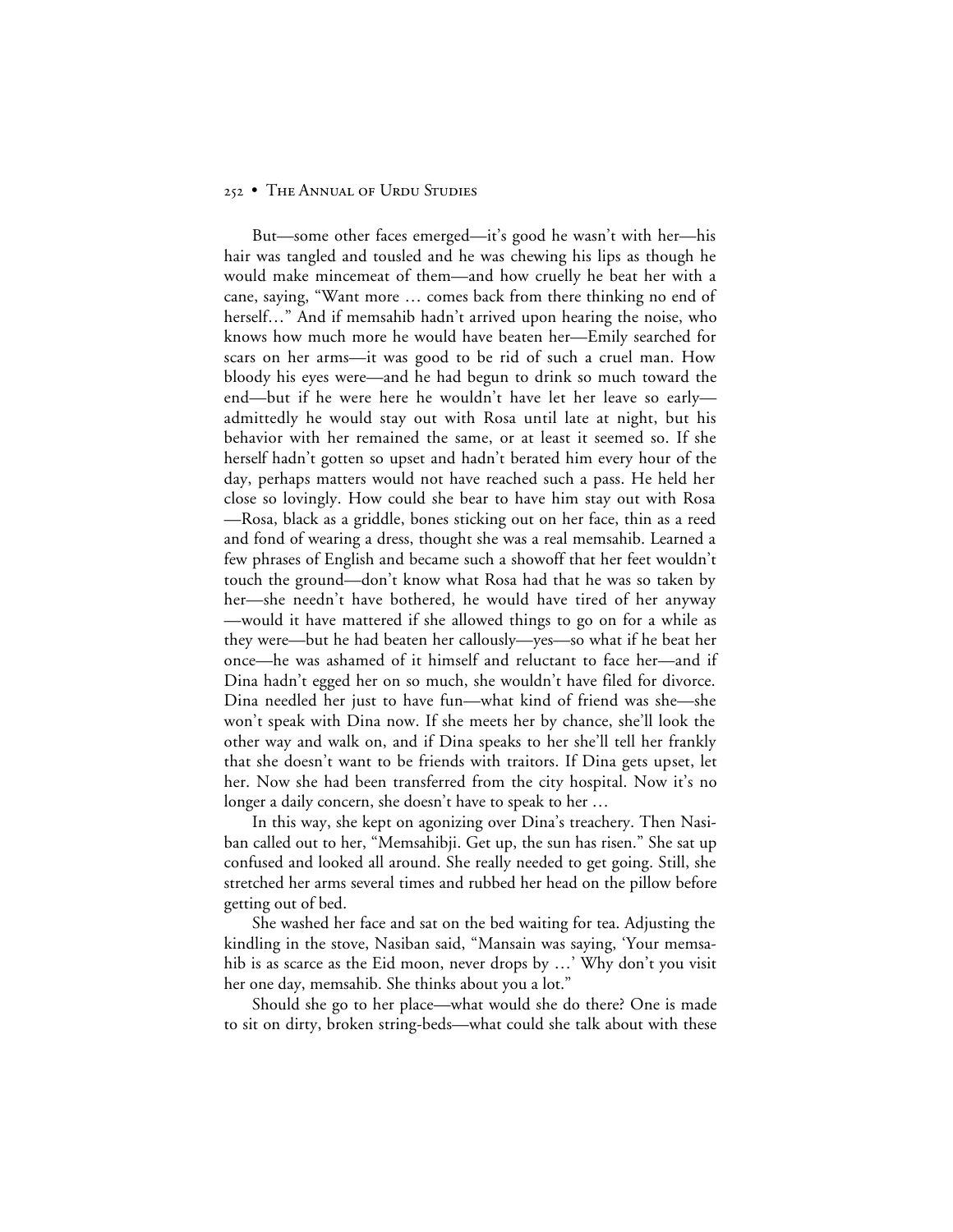### MUHAMMAD HASAN ASKARI • 253

women? Except tell them stories that so and so gave birth to a stillborn baby, so and so endured so much pain, and so and so suffered from such and such illness. How much longer could she produce such stories for them? It seems they don't want to hear anything else, and these women are so uncouth. They're all over her with their stinking clothes … she felt such revulsion in accepting paan from their hands, but she has to, there is no way out … they keep half smiling as they talk to her, almost mocking her … eye her as if she were a thief and would steal something the minute their attention is diverted … why are these women so wary of her? Is she not a woman like them? Or is she a monster? These women are really very silly! And when she visits them in their homes their signal sends the young girls running inside to hide. From there they take turns peeping at her, and if her eyes meet theirs, they quickly move away and sounds of giggling can be heard from within; if they're compelled to come before her, they emerge hugging themselves, their dupattas wrapped from head to toe as if she would steal something just by looking at them, as if her glance would defile them. She thoroughly dislikes their behavior. Don't they have confidence in her? Do they mistrust her? It's better not to go to visit them. Let them stay at home with their daughters—and those dirty children, smeared with mud, noses running, half naked, stomachs protruding. They come and stand in front of her and scrutinize her, as if she were a strange, unfamiliar animal, newly captured—and when she talks to them, they run right away—they're totally ill-mannered, like animals … absolutely—and strangely enough, on her arrival the women start sweeping the house. It becomes difficult to breath with all that dust. They think nothing of one's health. And why should a person go there at the risk of falling sick—and their men, their behavior is so embarrassing. They always sit in the foyer, blocking the entrance, and they don't move until she gets very close—"Move the hookah away, move it away." They take so long to get up that she becomes anxious—must be doing that deliberately so that she has to stand there for a while—and when she goes inside she can hear their laughter—how uncouth they are—the English respect women so much—that old priest who used to come by, what a good man he was. He would always speak with everyone individually. In fact, he even recognized her—on Sundays they used to go to church, all of them together—her—Dina—Kitty—Mary—Sheila—and, yes, Mercy—how they would make fun of Mrs. James. She would lag behind them, out of breath, umbrella in hand. And what did she have, poor woman, she was simply a bag of bones—returning from the church was even more entertaining. We walked together laughing and cracking jokes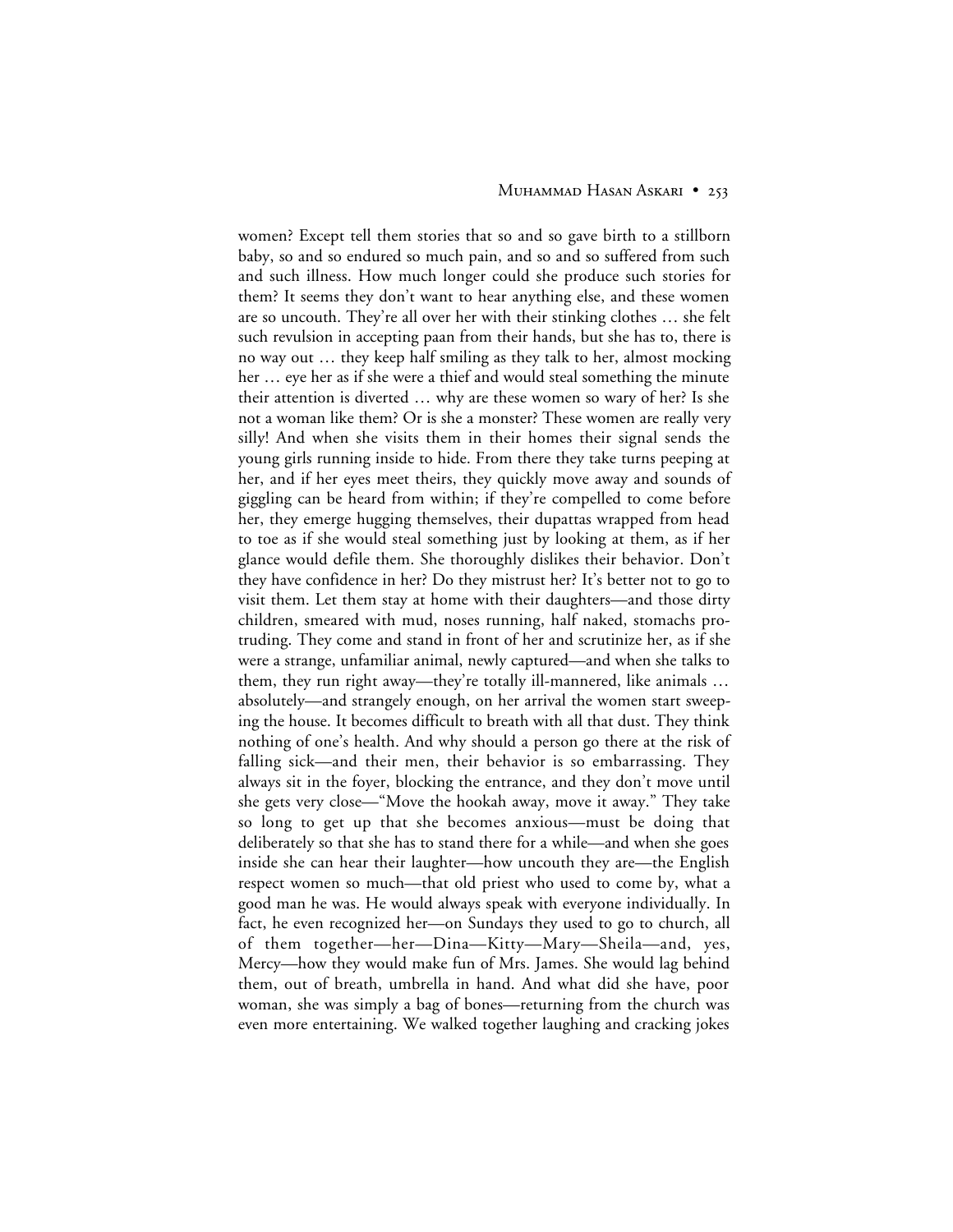—and Sheila, Oh my! Was she funny! What faces she used to make. When she began laughing she couldn't stop—but there's nothing like that here—a person doesn't live with people here or so it seems—really, can the people here be called human? Anyway, she hardly has any time to spare. She's on her feet all the time—and who wants to meet the likes of them—just animals—no one to talk with, no one to laugh and joke with. Come back from work and flop on the bed, that's all—as for Nasiban, all she can talk about is her son who ran away or that she has quarreled with her husband—that there was a splendid *baraat* at her place the other day. So what? What are they to her, how is she concerned? Or at the most Nasiban scares her unnecessarily by talking about thieves—once she told her a story of how some people had lured the midwife of the neighboring district and what they did to her—all lies, do such things happen? But what if it happens to her—no! It's an irrational fear. People would stop going out if such things happened. And how would work get done? The old woman is crazy. Someone has misguided her—still, one can't trust this place. Who knows what might happen. She has no one, too—it would have been better if she weren't a midwife. Personally, she wanted to become a teacher, and Papa wanted that too, but Mama just wouldn't agree—so much time has passed since Papa died—twelve years. So many years have gone by but it seems as if it were yesterday—he loved her so —brought her to school every day—her seat was near the table—and the English teacher, what a good man he was—never said a word, even when she didn't bring her homework—and the boys thought she was something else. She was the only girl in the school. All the boys would glance at her covertly, avoiding the teacher's eye. That fat Karamchand stared at her too. As if she thought he was handsome—and that Azeem —he was so innocent, so pale and emaciated, but he had such large eyes. He would gaze at her too, but if their eyes met he would lower his eyes bashfully and start wiping his face with a handkerchief. Oh! How she would secretly laugh at that. One day she happened to get to school early. He was approaching from the opposite end of the veranda. When he got near, his face was flushed and he began looking in all directions nervously. He stopped by her side and began to say something … timidly, he caught her hand and dropped it quickly. Seeing her nervousness, how distressed he had become, and how earnestly he had appealed to her, "Don't tell anyone." She had laughed for many days afterwards, whenever she remembered the incident—how gentle he was, really—if she could remain in school, how wonderful it would be—but those days are gone. Now she's here, alone, away from the world. There's no one to talk to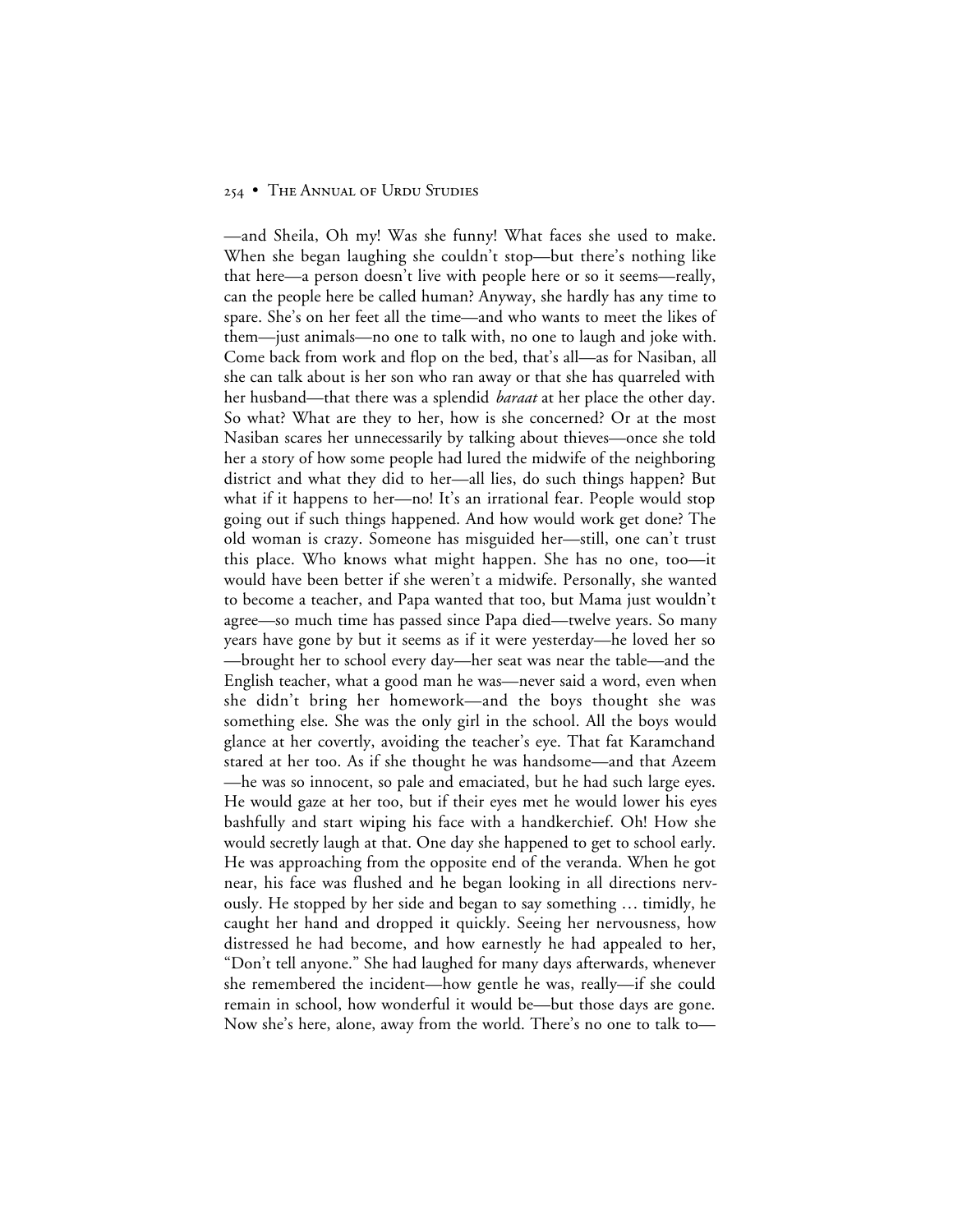not even a letter from someone. Every day she asks the postman if there's a letter for her, but the reply is always the same, "No." And if there is a letter, its only the long manila envelope—On Her Majesty's Service instructions from the district's Health Officer—do this, do that—if someone were to listen to her she could do this or that—an unnecessary nuisance—but where would she get a letter from anyway? If only Auntie would write from Delhi, wouldn't be such a big deal, but she doesn't care to write—it's been years—she should visit Delhi—it's a good city—such wide streets and so many cinema houses—and him—he's there—well he—

The raucous cawing of a crow startled her. The sunlight had crept halfway down the wall, a crow was screeching "caw, caw, caw," and she was lying on the bed with her legs dangling below. She had to leave early and had wasted so much time lazing pointlessly. She began to vent her anger on Nasiban, berating her for not bringing the tea. Nasiban replied that she thought memsahib was sleeping. In fact, she thought, had she really been asleep all this while, she would have been so much the better for it. She asked Nasiban to bring the tea quickly.

She washed her face again, gulped the tea somehow and went to get dressed. Opening up the large metal box where she kept her clothes, she began to think which sari to wear. White with the red border—but she wore the same color every day—white saris get dirty very easily. They're good for just a day—are impossible to wear two days in a row—the blue sari caught her eye from underneath the pile—why not wear this one but those people will leer at her if they see her in a blue sari—all of them stare at her whenever she passes by. She detests this habit of ogling—and those zamindars, they pretend to be well mannered! Anyway, this is the way it is—when she goes past they laugh behind her back and taunt, "*Arre yaar!*—*Abey* Majid, *zara lijiyo* [grab her]!"—someone clears his throat—as if she doesn't understand all this—let them try such a thing in the city—she would have taught them a lesson—but what can she do here. She has to give in—it's because of them that she has given up wearing bright saris and wears white. But they harass her nevertheless now if she goes out in a blue sari today, who knows what they will do then she should wear white—wear white every day—is she afraid of them —let them laugh, they won't eat her up. What can they dare do to her? —She'll start wearing bright saris again—challenge them to do what they dare—most certainly, they'll laugh—so what—today she'll definitely wear a blue sari.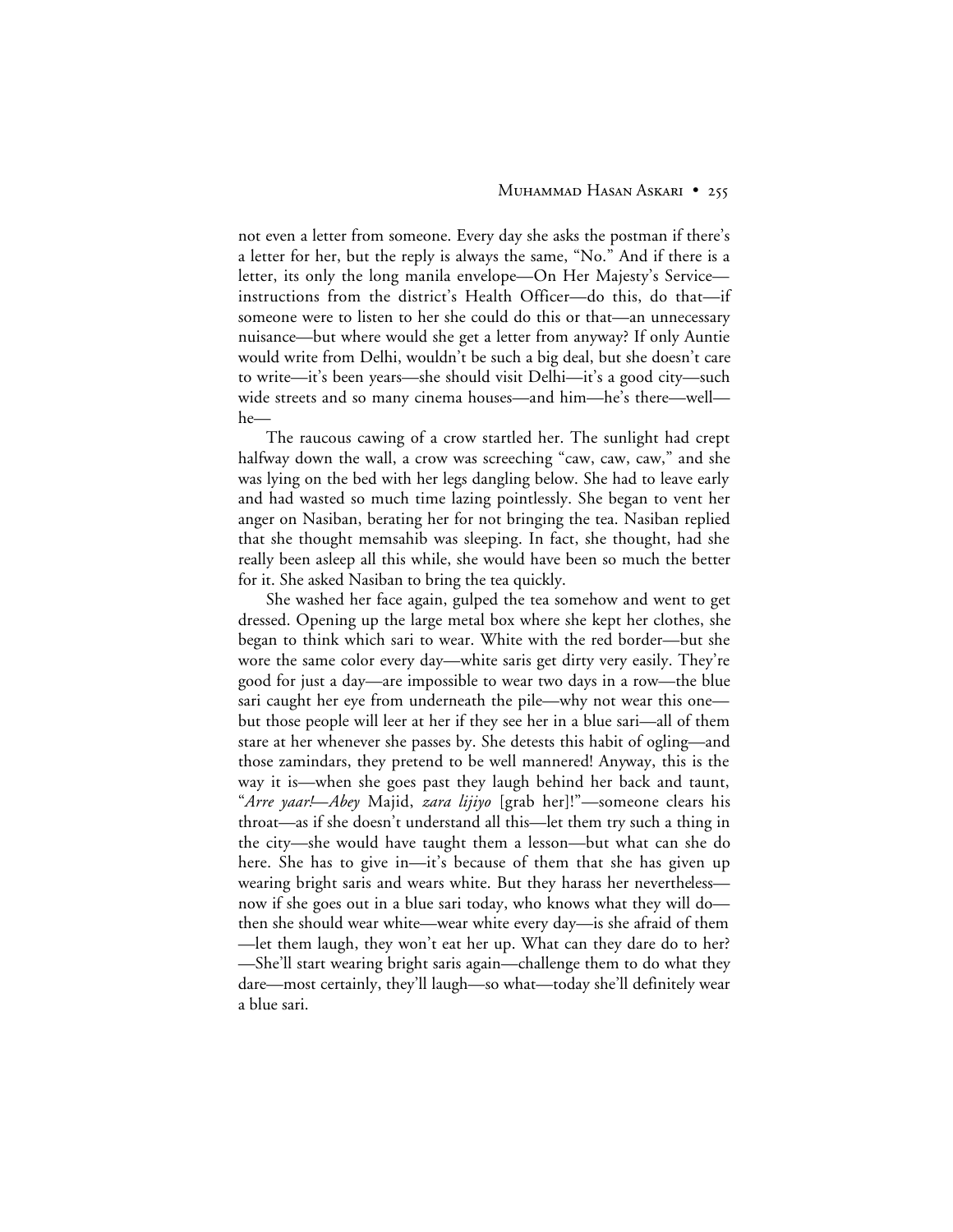After putting on the blue sari, she sat herself in front of a mirror to comb her hair. Sleep deprivation had made her eyes red and puffy. She picked up the mirror and examined her eyes. Why was her complexion getting so dull, her skin had become rough too—when she was a young woman there was such a radiance on her face—so what if she had a dark complexion, her skin shone—her Auntie always said to Mama—"You have a nice daughter"—and now—

She put the mirror aside and began to inspect her body from head to toe, astonished, like a peacock seeing its feet—the flesh on her arms was sagging and she had gained some weight and her hands were so hard her hair dry and rough, much thinner too—as for agility she has none now—how fast she used to walk and for such long distances. But now her back began to hurt even during a short walk.

She took a deep breath and stretched her arms. The dullness of her face and the loose flesh of her arms had an effect on the color of her blue sari, making it fade. Halfheartedly she brushed her hair, leaving several strands floating untidily. Her hair was done now but she kept on staring at the mirror, her mind squeezed itself into the swollen eyelids that were beginning to smart from staring at one particular spot for so long.

When she put away the mirror she noticed the Bible sitting on the corner of the table close to the wall. Papa had given it to her for her birthday when she was little. She hadn't opened it in ages and it was layered with dust. The Bible reminded her of Papa so much that she was compelled to pick it up. There was her name inscribed on the flyleaf. She had written it herself but now the ink had faded. She was in the fifth grade when she wrote it. She was amused to see her own unformed handwriting and recalled having a green fountain pen in those days. She decided she'd buy a green pen on her next visit to the city. But then she thought that the pen wouldn't be of any use to her. She didn't have to write much.

Papa often reminded her to read the Bible. She was now ashamed of her negligence and started turning the pages—Genesis—Exodus—she turned the pages faster—Book of Ruth—Jerome—Matthew—where should she begin—Adam—Noah—The Flood—Abraham—The Ark— The Cross—Jesus—church bells—we went to church together, laughing and joking—

Eventually she couldn't decide where to start; she had to leave soon and there wasn't enough time. But she made up her mind to read the Bible every morning—or at least on Sundays—but one must pray every day—it's bad not to pray—Mama never allowed her to go to bed before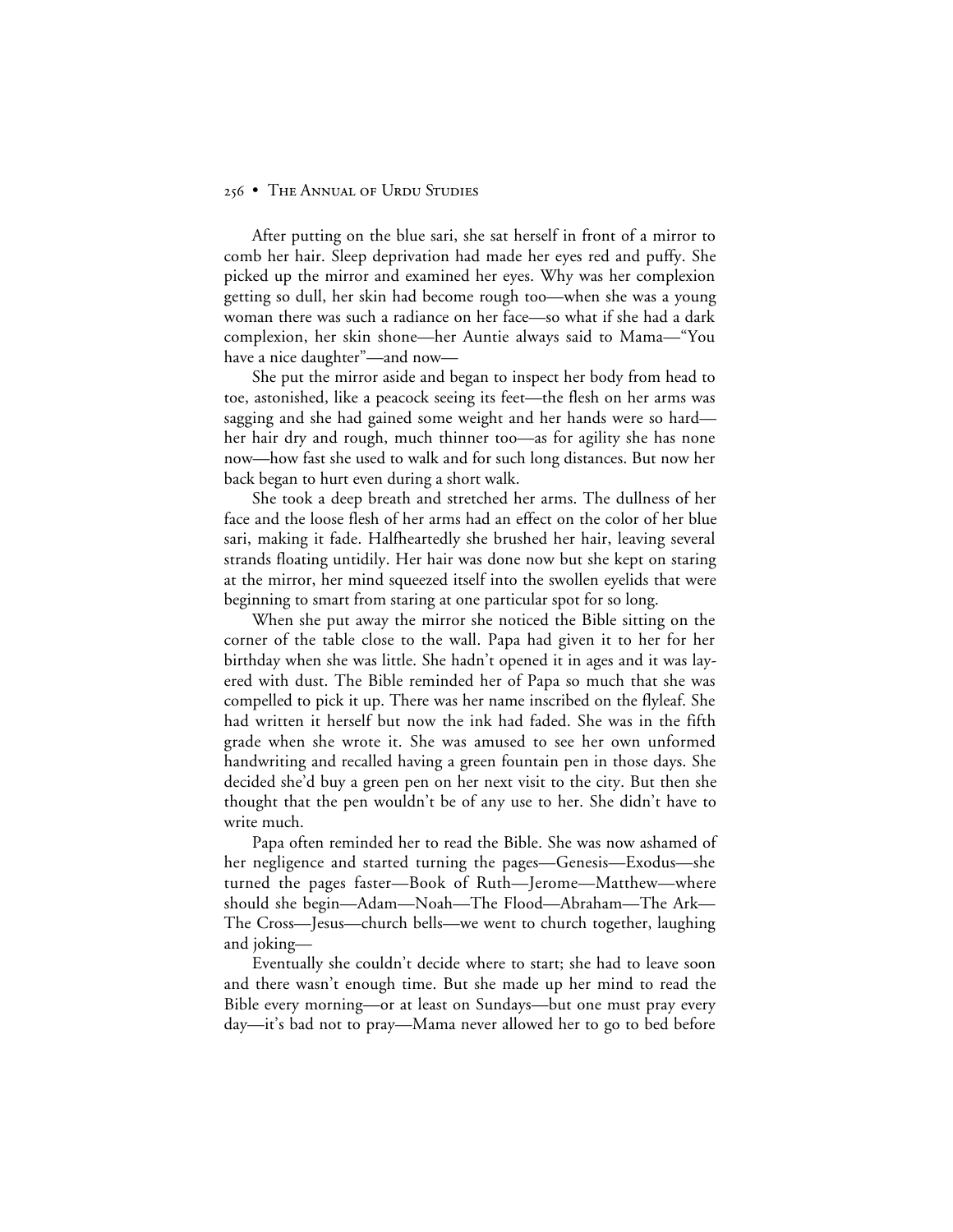saying her prayers—really, it doesn't take much time—and if it does, so what—the business of the world goes on.

She tried to empty her mind and closed her eyes. But despite batting her eyes, first Mama and behind her Papa and the street in front of the church, the bells, the group of laughing friends who went to church all entered into her eyes. She opened them wide and shook her head vigorously as if trying to dislodge them. Eventually her mind became empty and quiet. Only her heartbeat was pounding in her ears and in her head. She shut her eyes again, joined her hands and repeated the prayer: Our Father, Who art in Heaven. Hallowed be Thy name. Thy kingdom come. Thy will be done. On earth as it is in Heaven. Give us this day our daily bread. And forgive us our trespasses. As we forgive those who trespass against us. Lead us not into temptation. But deliver us from evil. For Thine is the kingdom and the glory for ever and ever. Amen.

Upon opening her eyes she felt a little closer to inner peace and tried to smile. Once again she glanced at the mirror and wished she could pray for something special. But what?—Someone?—that she be transferred to the city—but she will have to face Williams—this small town is better than having to do that—what else?—there was a story in which a fairy had promised to fulfill three wishes of a man—but what?

Musing, she rubbed her arms, but couldn't think of anything—she was getting delayed so she deferred her prayers and wishes for later and grabbing her umbrella stepped out.

As she walked along the street she was driven by the thought of getting there quickly. After the sluggishness and languor of the morning she felt a sense of exhilaration in the exercise. The light warmth of the sun and the brisk walk had quickened her pulse, and oblivious of the open drain, gritty sand and pebbles, she concentrated on covering the distance as fast as she could. If she felt that her pace was slowing she lengthened her stride. The roadside urchins weren't up and about yet so she didn't have to care about the safety of her nose. When she passed beneath the shadows cast by the walls her pace quickened even more.

Soon she reached the main square. Sheikh Safdar Ali's house was a short distance from there and she began to feel reassured that she wasn't too late. As she was walking along she suddenly noticed a storeowner. He was smiling and signaling his neighbor—was he doing this on seeing her? —possibly they were laughing at something else, she was late—she had moved away from them when she heard: "The sky is blue today … its been a long time since it was blue"—she wanted to turn back and hit that lout with her umbrella … come what may, she would stop here and tell